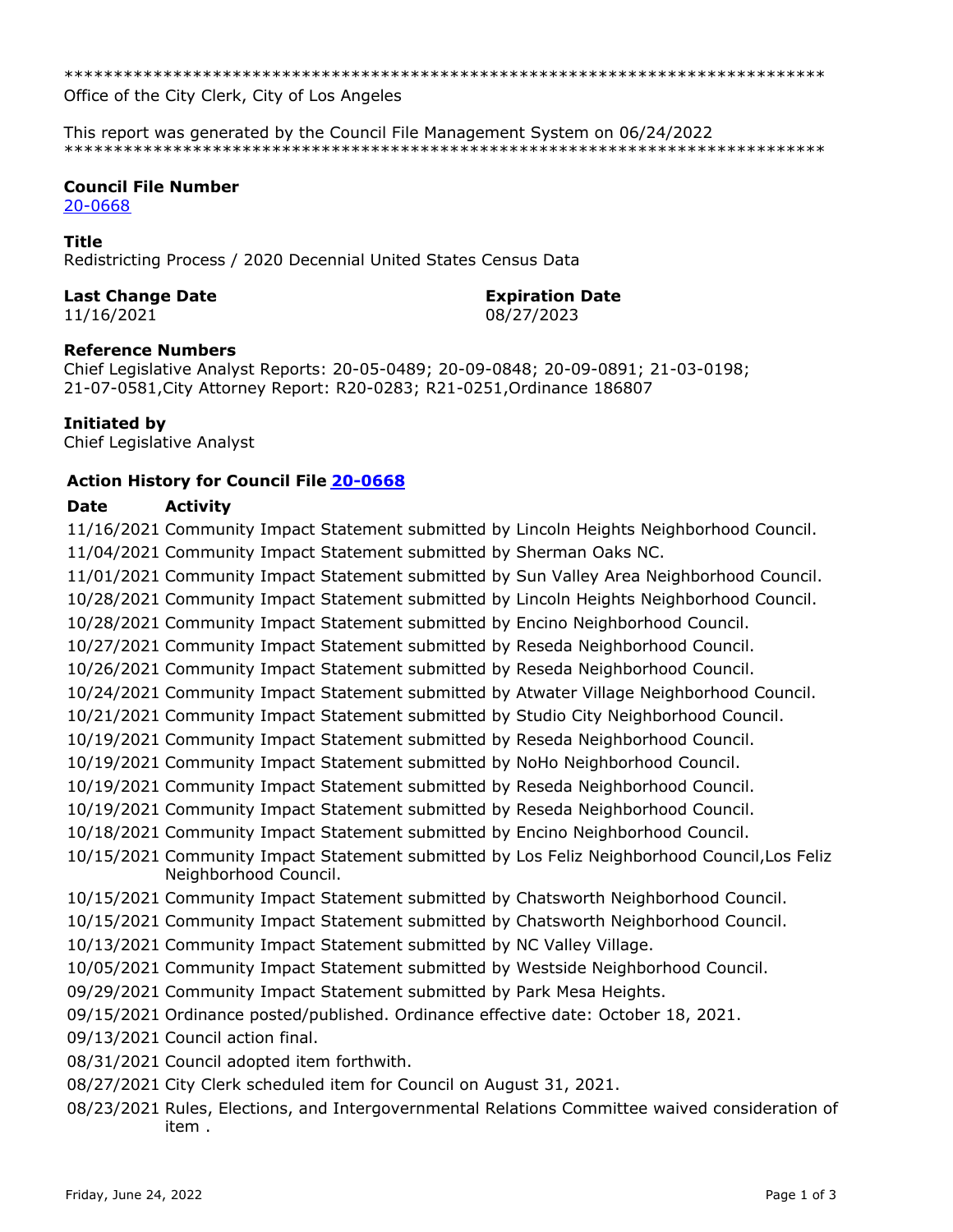- 08/13/2021 City Attorney document(s) referred to Rules, Elections, and Intergovernmental Relations Committee.
- 08/12/2021 Document(s) submitted by City Attorney, as follows:

City Attorney Report R21-0251, dated August 12, 2021, relative to a draft Ordinance amending the Los Angeles Administrative Code to extend the date by which the redistricting commissions must present their proposals to the City Council to October 29, 2021.

- 08/11/2021 Council action final.
- 08/10/2021 Council adopted item forthwith.
- 08/06/2021 City Clerk scheduled item for Council on August 10, 2021.
- 08/05/2021 Rules, Elections, and Intergovernmental Relations Committee waived consideration of item .
- 08/04/2021 Chief Legislative Analyst document(s) referred to Rules, Elections, and Intergovernmental Relations Committee.
- 08/04/2021 Document(s) submitted by Chief Legislative Analyst, as follows:

Chief Legislative Analyst report 21-07-0581, dated August 4, 221, relative to the Los Angeles City Council Redistricting deadlines for 2021.

- 04/09/2021 Council action final.
- 04/07/2021 Council adopted item forthwith.
- 04/05/2021 City Clerk scheduled item for Council on April 7, 2021.
- 03/17/2021 Rules, Elections, and Intergovernmental Relations Committee noted and filed item(s).
- 03/12/2021 Rules, Elections, and Intergovernmental Relations Committee scheduled item for committee meeting on March 17, 2021.
- 03/11/2021 Chief Legislative Analyst document(s) referred to Rules, Elections, and Intergovernmental Relations Committee.
- 03/11/2021 Document(s) submitted by Chief Legislative Analyst, as follows:

Chief Legislative Analyst report 21-03-0198, dated March 10, 2021, relative to the impact of the Census delay on 2020 Redistricting.

- 11/04/2020 Council action final.
- 11/04/2020 Ordinance posted/published. Ordinance effective date: December 7, 2020.
- 11/02/2020 Mayor transmitted Council File to City Clerk.

10/21/2020 City Clerk transmitted Council File to Mayor. Last day for Mayor to act is 11/02/2020.

- 10/21/2020 Council adopted item forthwith.
- 10/16/2020 Chief Legislative Analyst document(s) referred to Rules, Elections, and Intergovernmental Relations Committee.
- 10/16/2020 Document(s) submitted by Chief Legislative Analyst, as follows:

Chief Legislative Analyst report 20-09-0891, dated October 16, 2020, relative to an update of the 2020 Redistricting timeline.

- 10/16/2020 City Clerk scheduled item for Council on October 21, 2020.
- 10/14/2020 Rules, Elections, and Intergovernmental Relations Committee approved item(s) .
- 10/09/2020 Rules, Elections, and Intergovernmental Relations Committee scheduled item for committee meeting on October 14, 2020.
- 10/08/2020 City Attorney document(s) referred to Rules, Elections, and Intergovernmental Relations Committee.